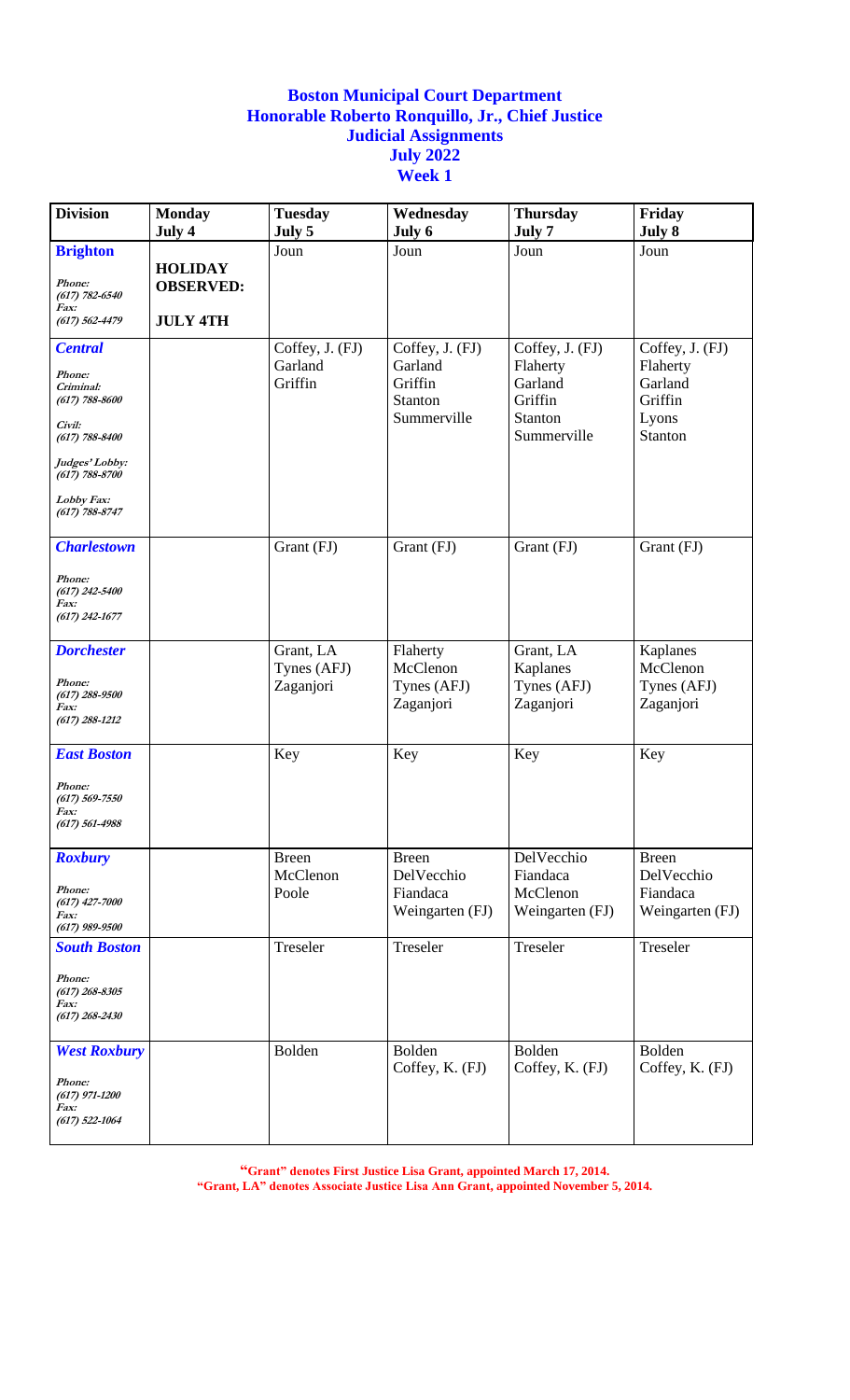| <b>Division</b>                                                                                                                                                       | <b>Monday</b><br>July 11                                        | <b>Tuesday</b><br>July 12                                 | Wednesday<br>July 13                                                   | <b>Thursday</b><br>July 14                                | Friday<br>July 15                                                        |
|-----------------------------------------------------------------------------------------------------------------------------------------------------------------------|-----------------------------------------------------------------|-----------------------------------------------------------|------------------------------------------------------------------------|-----------------------------------------------------------|--------------------------------------------------------------------------|
| <b>Brighton</b><br>Phone:<br>$(617) 782 - 6540$<br>Fax:<br>$(617) 562 - 4479$                                                                                         | Joun                                                            | Garland                                                   | Donnelly (FJ)<br>Joun                                                  | Donnelly (FJ)<br>Joun                                     | Donnelly (FJ)                                                            |
| <b>Central</b><br>Phone:<br>Criminal:<br>$(617) 788 - 8600$<br>Civil:<br>$(617) 788 - 8400$<br>Judges' Lobby:<br>$(617) 788 - 8700$<br>Lobby Fax:<br>$(617)$ 788-8747 | Coffey, J. (FJ)<br>Garland<br>Griffin<br>Stanton<br>Summerville | Coffey, J. (FJ)<br>Griffin<br>Stanton<br>Summerville      | Coffey, J. (FJ)<br>Garland<br>Griffin<br><b>Stanton</b><br>Summerville | Coffey, J. (FJ)<br>Garland<br>Stanton<br>Summerville      | Coffey, J. (FJ)<br>Garland<br>Griffin<br>Lyons<br>Stanton<br>Summerville |
| <b>Charlestown</b><br>Phone:<br>$(617)$ 242-5400<br>Fax:<br>$(617)$ 242-1677                                                                                          | Grant (FJ)                                                      | Grant (FJ)                                                | Grant (FJ)                                                             | Grant (FJ)                                                | Grant (FJ)                                                               |
| <b>Dorchester</b><br>Phone:<br>$(617)$ 288-9500<br>Fax:<br>$(617)$ 288-1212                                                                                           | Flaherty<br>Key<br>Tynes (AFJ)<br>Zaganjori                     | Kaplanes<br>Key<br>Tynes (AFJ)<br>Zaganjori               | Kaplanes<br>Key<br>Tynes (AFJ)<br>Zaganjori                            | Griffin<br>Key<br>Zaganjori                               | Kaplanes<br>Key<br>Zaganjori                                             |
| <b>East Boston</b><br>Phone:<br>$(617) 569 - 7550$<br>Fax:<br>$(617) 561 - 4988$                                                                                      | McDonald (FJ)                                                   | Flaherty                                                  | Flaherty                                                               | Flaherty                                                  | McDonald (FJ)                                                            |
| <b>Roxbury</b><br>Phone:<br>$(617)$ 427-7000<br>Fax:<br>$(617)$ 989-9500                                                                                              | <b>Breen</b><br>DelVecchio<br>Fiandaca                          | <b>Breen</b><br>DelVecchio<br>Fiandaca<br>Weingarten (FJ) | <b>Breen</b><br>DelVecchio<br>Fiandaca<br>Weingarten (FJ)              | <b>Breen</b><br>DelVecchio<br>Fiandaca<br>Weingarten (FJ) | <b>Breen</b><br>DelVecchio<br>Fiandaca<br>Weingarten (FJ)                |
| <b>South Boston</b><br>Phone:<br>$(617)$ 268-8305<br><i>Fax:</i><br>$(617)$ 268-2430                                                                                  | Treseler                                                        | Treseler                                                  | Treseler                                                               | Treseler                                                  | Treseler                                                                 |
| <b>West Roxbury</b><br>Phone:<br>$(617)$ 971-1200<br><i>Fax:</i><br>$(617)$ 522-1064                                                                                  | Bolden<br>McClenon                                              | Bolden<br>Coffey, K. (FJ)<br>McClenon                     | Bolden<br>Coffey, K. (FJ)                                              | Bolden<br>Coffey, K. (FJ)                                 | Bolden<br>Flaherty (pm)                                                  |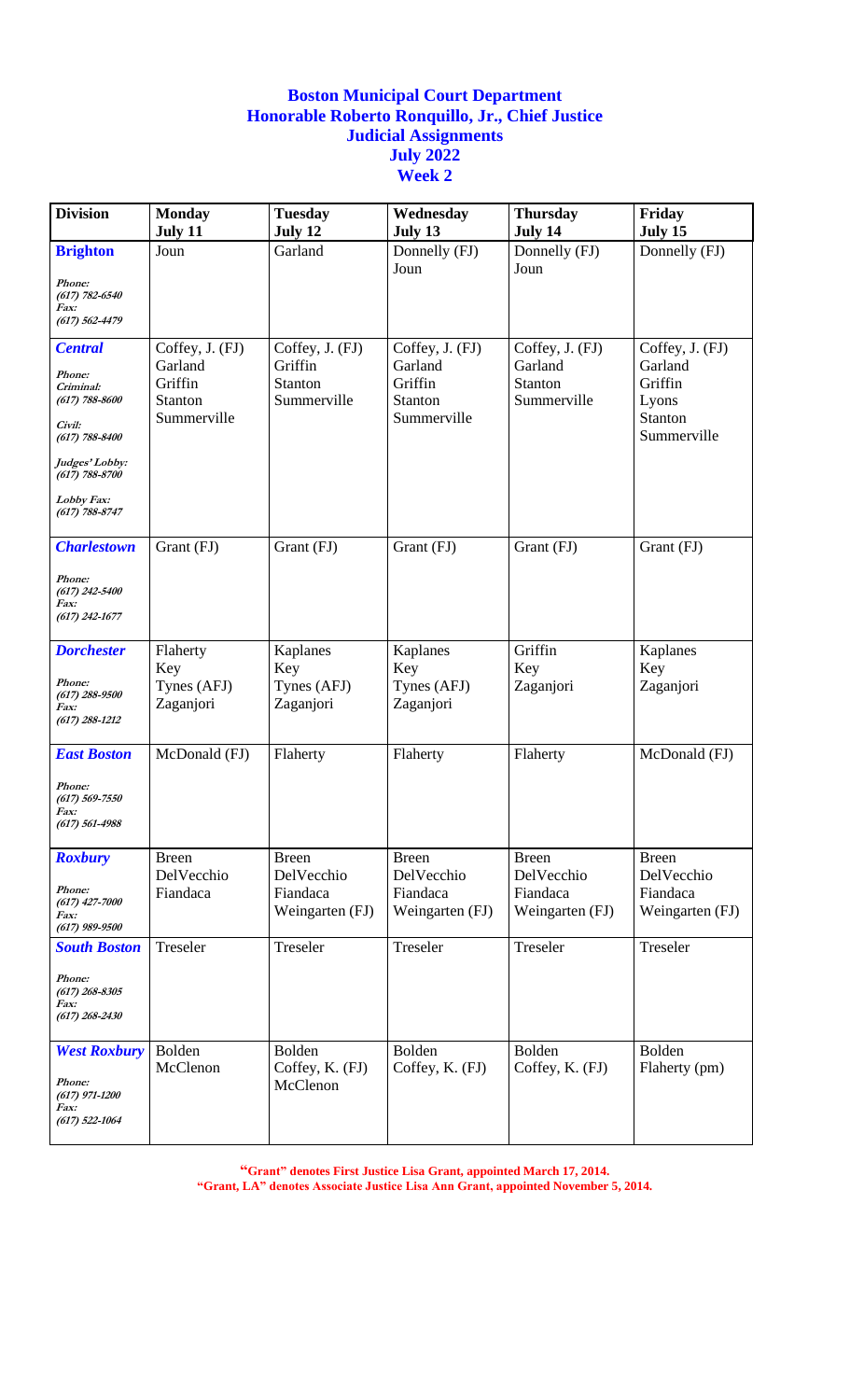| <b>Division</b>                                                                                                                                                         | <b>Monday</b><br>July 18                          | <b>Tuesday</b><br>July 19                             | Wednesday<br>July 20                                   | <b>Thursday</b><br>July 21                             | Friday<br>July 22              |
|-------------------------------------------------------------------------------------------------------------------------------------------------------------------------|---------------------------------------------------|-------------------------------------------------------|--------------------------------------------------------|--------------------------------------------------------|--------------------------------|
| <b>Brighton</b>                                                                                                                                                         | Donnelly (FJ)                                     | Donnelly (FJ)                                         | Donnelly (FJ)                                          | Donnelly (FJ)                                          | Donnelly (FJ)                  |
| Phone:<br>$(617) 782 - 6540$<br>Fax:<br>$(617) 562 - 4479$                                                                                                              |                                                   |                                                       |                                                        |                                                        |                                |
| <b>Central</b><br>Phone:<br>Criminal:<br>$(617) 788 - 8600$<br>Civil:<br>$(617) 788 - 8400$<br>Judges' Lobby:<br>$(617) 788 - 8700$<br>Lobby Fax:<br>$(617) 788 - 8747$ | Griffin<br>Lyons<br><b>Stanton</b><br>Summerville | Garland<br>Griffin<br>Lyons<br>Stanton<br>Summerville | Flaherty<br>Garland<br>Griffin<br>Lyons<br>Summerville | Flaherty<br>Garland<br>Griffin<br>Lyons<br>Summerville | Flaherty<br>Griffin<br>Lyons   |
| <b>Charlestown</b><br>Phone:<br>$(617)$ 242-5400<br>Fax:<br>$(617)$ 242-1677                                                                                            | Grant (FJ)                                        | Flaherty                                              | Grant (FJ)                                             | Grant (FJ)                                             | Grant (FJ)                     |
| <b>Dorchester</b><br>Phone:<br>$(617)$ 288-9500<br>Fax:<br>$(617)$ 288-1212                                                                                             | Garland<br>Reis<br>Tynes (AFJ)                    | Grant, LA<br>Kaplanes<br>Reis<br>Tynes (AFJ)          | Kaplanes<br>Reis<br>Tynes (AFJ)                        | Grant, LA<br>Kaplanes<br>McClenon<br>Reis              | McClenon<br>Reis<br>Weingarten |
| <b>East Boston</b><br>Phone:<br>$(617) 569 - 7550$<br>Fax:<br>$(617) 561 - 4988$                                                                                        | Joun                                              | Joun                                                  | Joun                                                   | Joun                                                   | Garland                        |
| <b>Roxbury</b><br>Phone:<br>$(617)$ 427-7000<br>Fax:<br>$(617)$ 989-9500                                                                                                | <b>Breen</b><br>Fiandaca<br>Weingarten (FJ)       | Fiandaca<br>Poole<br>Weingarten (FJ)                  | <b>Breen</b><br>Fiandaca<br>Poole<br>Weingarten (FJ)   | <b>Breen</b><br>Fiandaca<br>Poole<br>Weingarten (FJ)   | Fiandaca<br>Poole              |
| <b>South Boston</b><br>Phone:<br>$(617)$ 268-8305<br>Fax:<br>$(617)$ 268-2430                                                                                           | Treseler                                          | Treseler                                              | Treseler                                               | Treseler                                               | Treseler                       |
| <b>West Roxbury</b><br>Phone:<br>$(617)$ 971-1200<br><i>Fax:</i><br>$(617)$ 522-1064                                                                                    | Bolden                                            | Bolden<br>Coffey, K. (FJ)                             | Bolden<br>Coffey, K. (FJ)                              | Bolden<br>Coffey, K. (FJ)                              | Bolden                         |